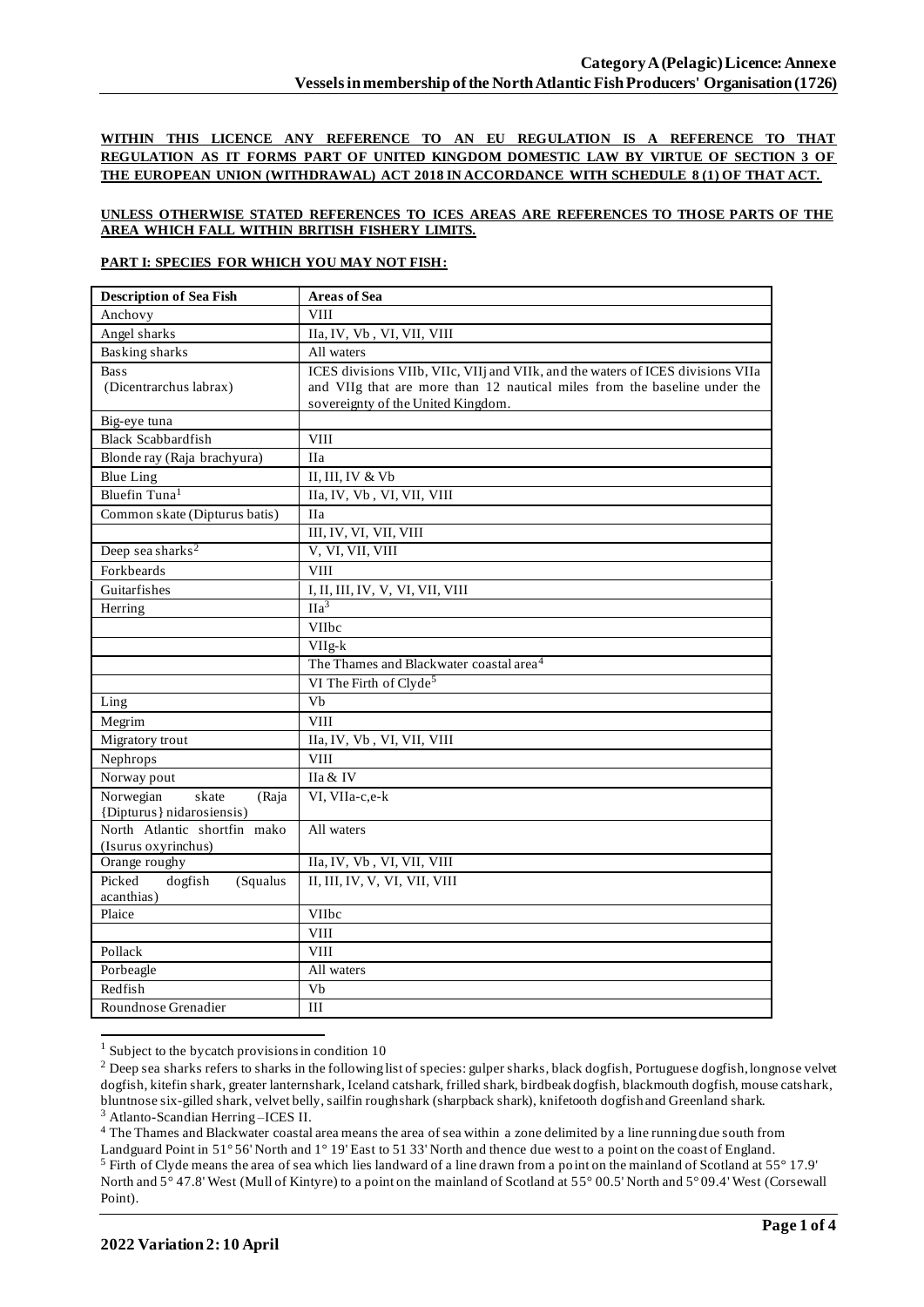| Salmon                                                 | IIa, IV, Vb, VI, VII, VIII                   |  |  |  |
|--------------------------------------------------------|----------------------------------------------|--|--|--|
| Sandeels                                               | Scottish Inshore Waters <sup>6</sup>         |  |  |  |
| Skates and Rays                                        | VIII                                         |  |  |  |
| Small-eyed<br>(Raja<br>ray<br>microocellata)           | IIa, IV, VIa, VIb, VIIa-c, VIIe and VIIh-k   |  |  |  |
| lanternshark<br><b>Smooth</b><br>(Etmopterus pusillus) | IIa. IV                                      |  |  |  |
|                                                        | I, V, VI, VII, VIII                          |  |  |  |
| Sole                                                   | <b>VIIbc</b>                                 |  |  |  |
|                                                        | VIII                                         |  |  |  |
| Starry Ray (Amblyraja radiata)                         | IIa, IIIa, IV, VIId                          |  |  |  |
| Thornback ray (Raja clavata)                           | <b>IIIa</b>                                  |  |  |  |
| Tope shark (Galeorhinus galeus)                        | When taken with longlines in IIa, IV; and in |  |  |  |
|                                                        | I, V, VI, VII, VIII                          |  |  |  |
| Undulate Ray (Raja undulata)                           | VI                                           |  |  |  |
| White sharks                                           | IIa, IV, Vb, VI, VII, VIII                   |  |  |  |
| White Skate (Rostroraja alba)                          | VI, VII, VIII                                |  |  |  |
| Whiting                                                | <b>VIII</b>                                  |  |  |  |

# **SPECIES FOR WHICH YOU MAY NOT FISH CONTINUED**

| <b>SPECIES</b> | <b>SEA AREAS</b>                                                                                |
|----------------|-------------------------------------------------------------------------------------------------|
| Mackerel       | IVa Flexibility box <sup><math>\prime</math></sup> (Seasonal closure 15th February – 31st July) |

## **PART II: QUOTA LIMITATIONS OF TAC STOCKS**

## **LICENCE HOLDERS ARE REMINDED THAT QUOTA LIMITS ARE IN LIVE WEIGHT.**

For the conversion factors that apply see the bottom of this Annexe.

| <b>TAC SPECIES</b>                  | <b>SEA AREA</b> | UOTA LIMIT/ MONTH<br><b>(UNLESS OTHERWISE</b><br><b>STATED)</b> |
|-------------------------------------|-----------------|-----------------------------------------------------------------|
| Greater Silver Smelt                | IIa, IV         | 0.1 tonnes per trip                                             |
| Ling                                | <b>IIa</b>      | 0.1 tonnes per trip                                             |
| Tusk                                | <b>IIa</b>      | 0.1 tonnes per trip                                             |
| Blue Ling                           | IIa & IV        | 0.1 tonnes per trip                                             |
| Small-eyed ray (Raja microocellata) | $VIIf-g$        | 1.5 tonnes                                                      |

| <b>DEEP-SEA SPECIES</b> | SEA AREA              |  |  |
|-------------------------|-----------------------|--|--|
| Alfonsinos              | IV, Vb, VI, VII, VIII |  |  |
| Black scabbardfish      | IIa, IV, Vb, VI, VII  |  |  |
| Forkbeards              | Ha, IV, Vb, VI, VII   |  |  |

<sup>&</sup>lt;sup>6</sup> "Scottish inshore waters" means the sea adjacent to the coast of Scotland and to the landward of a limit of 6 nautical miles from the baseline from which the territorial sea is measured, up to the mean high water mark of ordinary spring tides.

 $^7$  Mackerel caught in ICES Division IVa in the periods between 1 August and 15 February shall be recorded against the Western mackerel quota. All other catches of mackerel in ICES Division IVa shall be recorded against the North Sea mackerel quota and shall be subject to any quota limitations set out at **Part II** of this **Annex**.